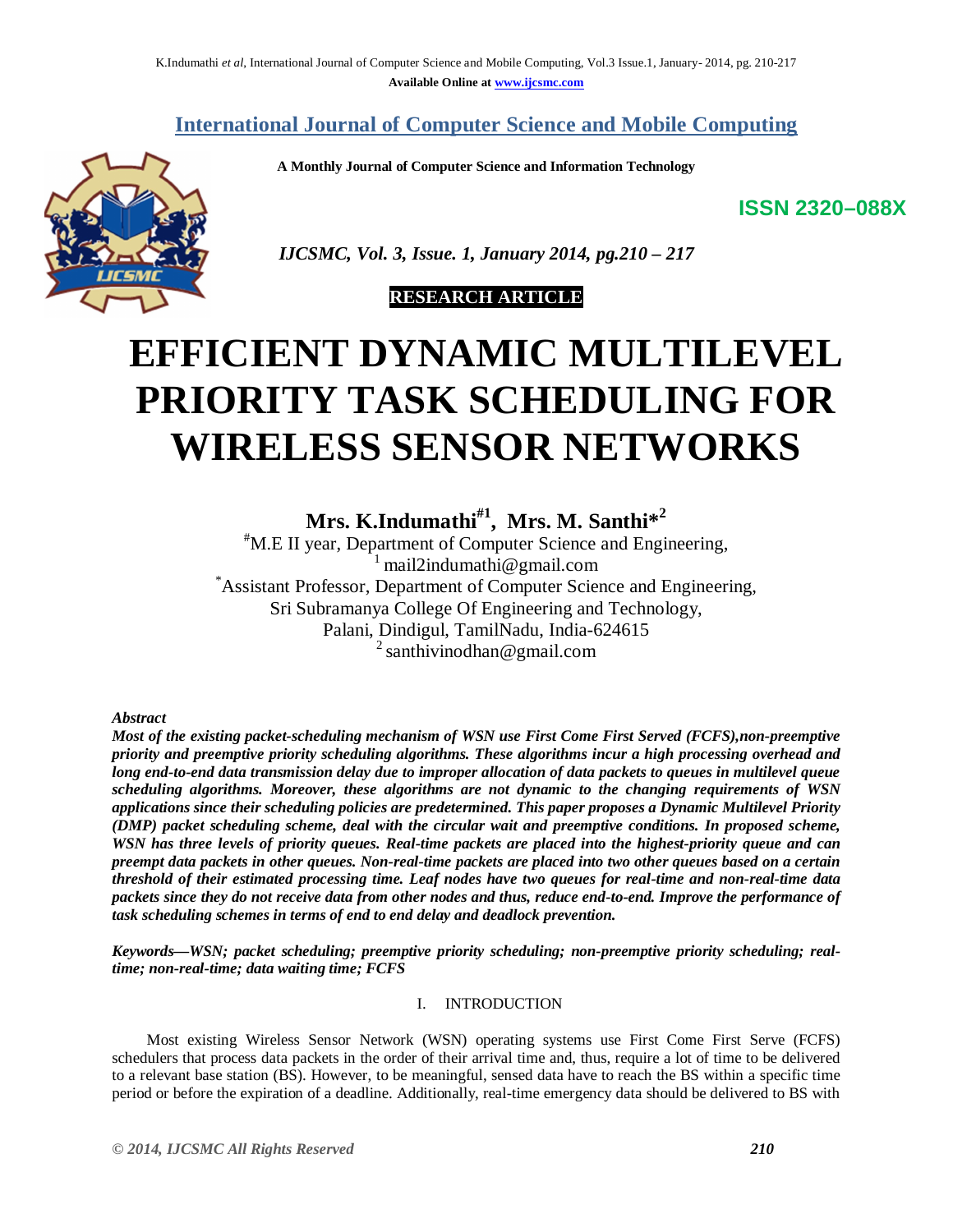the shortest possible end-to-end delay. Hence, intermediate nodes require changing the delivery order of data packets in their ready queue based on their importance (e.g., real or non-real time) and delivery deadline. Furthermore, most existing packet scheduling algorithms of WSN are neither dynamic nor suitable for large scale applications since these schedulers are predetermine and static, and cannot be changed in response to a change in the application requirements or environments. For example, in many realtime applications, a real-time priority scheduler is statically used and cannot be changed during the operation of WSN applications.

 This paper proposes a Dynamic Multilevel Priority (DMP) packet scheduling scheme for WSNs in which sensor nodes are virtually organized into a hierarchical structure. Nodes that have the same hop distance from the BS are considered to be located at the same hierarchical level. Data packets sensed by nodes at different levels are processed using a TDMA scheme. For instance, nodes that are located at the lowest level and one level upper to the lowest level can be allocated timeslots 1 and 2, respectively. Each node maintains three levels of priority queues and classify data packets as (i) real-time (priority 1), (ii) non-real-time remote data packet that are received from lower level nodes (priority 2), and (iii) non-real-time local data packets that are sensed at the node itself (priority 3). Nonreal-time data traffic with the same priority are processed using the shortest job first (SJF) scheduler scheme since it is very efficient in terms of average task waiting time.

# II. RELATED WORK

The task scheduling schemes are classified based on several factors such as:

#### DEADLINE

 Packet scheduling schemes can be classified based on the deadline of arrival of data packets to the base station (BS), which are as follows. First Come First Served (FCFS): Most existing WSN applications use First Come First Served (FCFS) schedulers that process data in the order of their arrival times at the ready queue. In FCFS, data that arrive late at the intermediate nodes of the network from the distant leaf nodes require a lot of time to be delivered to base station (BS) but data from nearby neighboring nodes take less time to be processed at the intermediate nodes. In FCFS, many data packets arrive late and thus, experience long waiting times. Earliest Deadline First (EDF): Whenever a number of data packets are available at the ready queue and each packet has a deadline within which it should be sent to BS, the data packet which has the earliest deadline is sent first. This algorithm is considered to be efficient in terms of average packet waiting time and end-to-end delay.

#### PRIORITY

 Packet scheduling schemes can be classified based on the priority of data packets that are sensed at different sensor nodes.

## Non-preemptive:

 In non-preemptive priority packet scheduling, when a packet t1 starts execution, task *t*1 carries on even if a higher priority packet *t*2 than the currently running packet *t*1 arrives at the ready queue. Thus *t*2 has to wait in the ready queue until the execution of *t*1 is complete.

# Preemptive:

 In preemptive priority packet scheduling, higher priority packets are processed first and can preempt lower priority packets by saving the context of lower priority packets if they are already running.

The widely used operative system of WSN and classify them as either cooperative or preemptive.

 Cooperative scheduling schemes can be based on a dynamic priority scheduling mechanism, such as EDF and Adaptive Double Ring Scheduling (ADRS) , that uses two queues with different priorities. The scheduler dynamically switches between the two queues based on the deadline of newly arrived packets. If the deadlines of two packets are different, the shorter deadline packet would be placed into the higher-priority queue and the longer deadline packet would be placed into the lower-priority one.

 Preemptive scheduling can be based on the Emergency Task First Rate Monotonic (EF-RM) scheme. EF-RM is an extension to Rate Monotonic (RM), a static priority scheduling, whereby the shortest-deadline job has the highest priority. EF-RM divides WSN tasks into Period Tasks, (PT) whose priorities are decided by a RM algorithm, and non- period tasks, which have higher priority than PTs and can interrupt, whenever required, a running PT. Based on this predicted priority, the task scheduling takes place.

### PACKET TYPE

Packet scheduling schemes can be classified based on the types of data packets, which are as follows.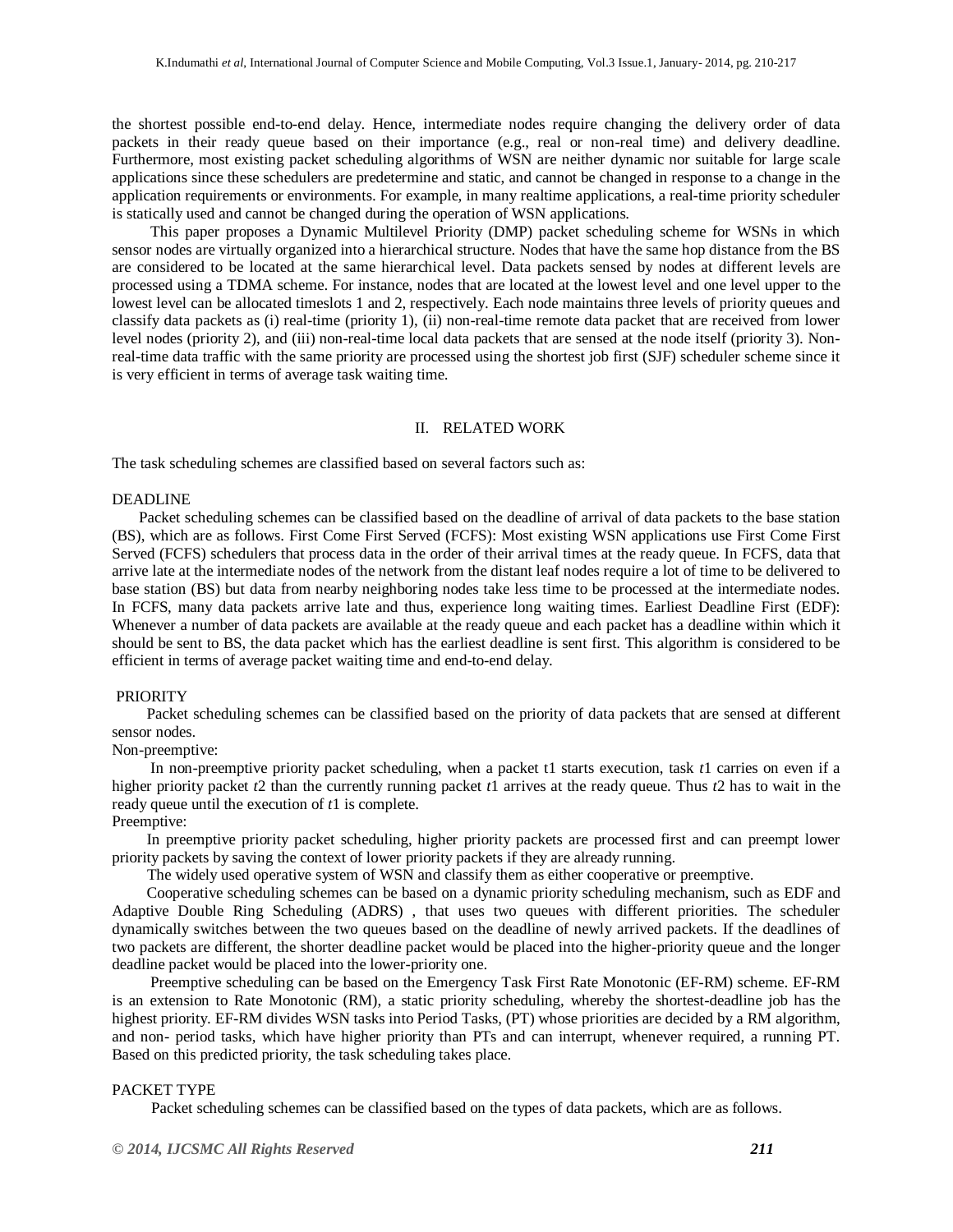#### Real-time packet scheduling:

 Packets at sensor nodes should be scheduled based on their types and priorities. Real-time data packets are considered as the highest priority packets among all data packets in the ready queue. Hence, they are processed with the highest priority and delivered to the BS with a minimum possible end-to-end delay.

# Non-real-time packet scheduling:

 Non-real time packets have lower priority than real-time tasks. They are hence delivered to BS either using first come first serve or shortest job first basis when no real-time packet exists at the ready queue of a sensor node. These packets can be intuitively preempted by real-time packets.

#### NUMBER OF QUEUE

 Packet scheduling schemes can also be classified based on the number of levels in the ready queue of a sensor node. These are as follows.

# Single Queue:

 Each sensor node has a single ready queue. All types of data packets enter the ready queue and are scheduled based on different criteria: type, priority, size, etc. Single queue scheduling has a high starvation rate. Multi-level Queue:

 Each node has two or more queues. Data packets are placed into the different queues according to their priorities and types. Thus, scheduling has two phases: (i) allocating tasks among different queues, (ii) scheduling packets in each queue. The number of queues at a node depends on the level of the node in the network. For instance, a node at the lowest level or a leaf node has a minimum number of queues whilst a node at the upper levels has more queues to reduce end-to-end data transmission delay and balance network energy consumptions.

# III. PROBLEM DEFINITION

#### *A. Existing System*

 Most existing Wireless Sensor Network (WSN) operating systems use First Come First Serve (FCFS) schedulers that process data packets in the order of their arrival time.

 In non-preemptive packet scheduling schemes (interchangeably use as task scheduling in this paper), realtime data packets have to wait for completing the transmissions of other non-real-time data packets.

In preemptive priority scheduling, lower-priority data packets can be placed into starvation for continuous arrival of higher-priority data. In the multilevel queue scheduling algorithm, each node at the lowest level has a single task queue considering that it has only local data to process.

 Most existing packet scheduling algorithms of WSN are neither dynamic nor suitable for large scale applications since these schedulers are predetermined and static, and cannot be changed in response to a change in the application requirements or environments.

#### *B. Proposed System*

Most of the wireless sensor network uses FCFS scheduling algorithm for scheduling the packets. These are static. It is not suitable for changing requirements of WSN. The multilevel queuing is used for static changes only. Hence now proposed to implement this DMP technique. In this technique, the tasks are scheduled to keep in the multilevel queuing based on requests and also implement without any deadlock.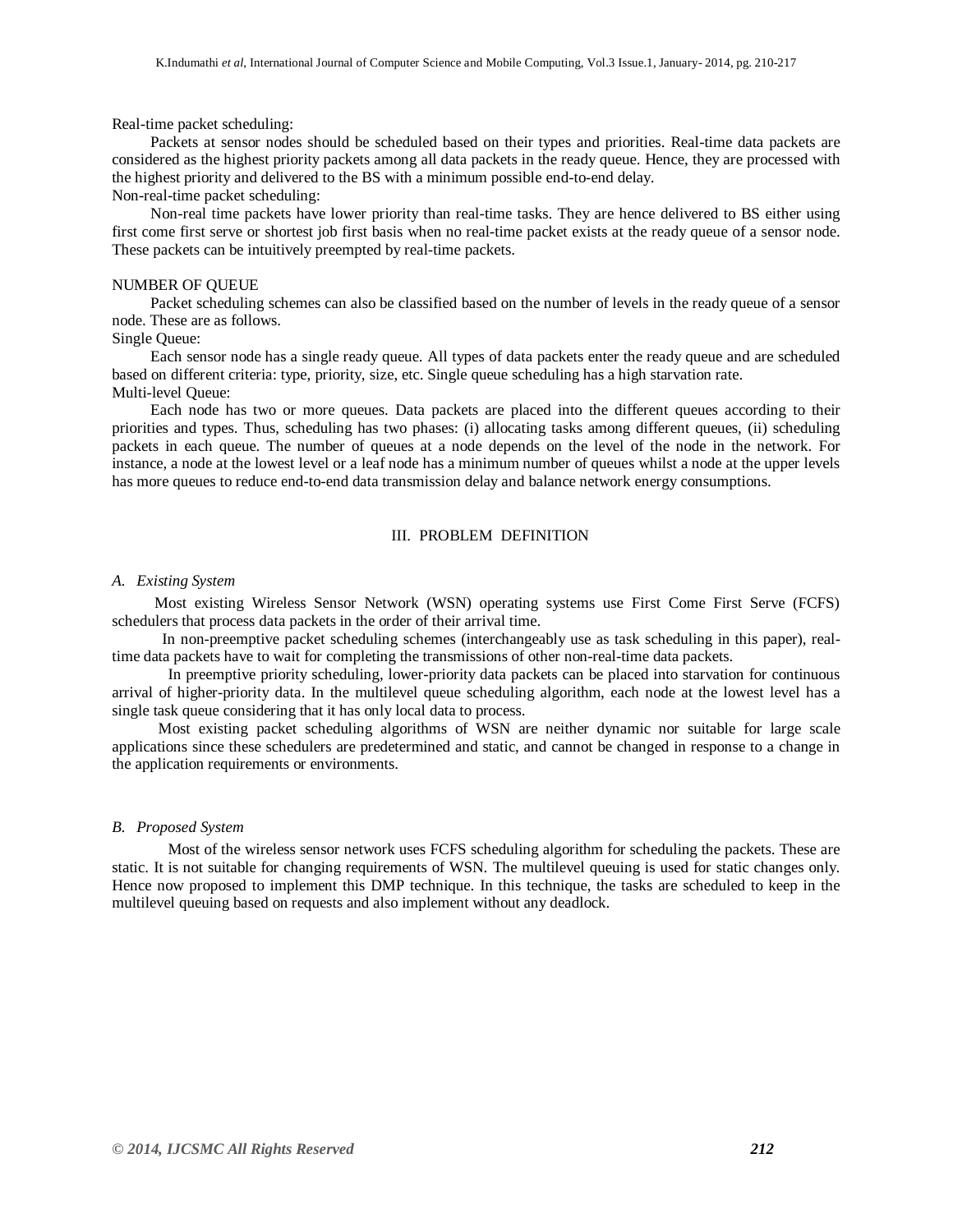The block diagram of the existing system has been shown in Figure 1.



Figure 1 Block Diagram

The general working principle of the proposed DMP scheduling scheme is illustrated in Figure 2.



Figure 2 Scheduling data among multiple queues

 Scheduling data packets among several queues of a sensor node. Data packets that are sensed at a node are scheduled among a number of levels in the ready queue. Then, a number of data packets in each level of the ready queue are scheduled; *Data*1 is scheduled to be placed in the first level, Queue1. Then, *Data*1 and *Data*3 of Queue1 are scheduled to be transmitted based of different criteria.

 The proposed scheduling scheme assumes that nodes are virtually organized following a hierarchical structure. Nodes that are at the same hop distance from the base station (BS) are considered to be located at the same level. Data packets of nodes at different levels are processed using the Time-Division Multiplexing Access (TDMA) scheme. For instance, nodes that are located at the lowest level and the second lowest level can be allocated timeslots 1 and 2, respectively. Consider three-level of queues, that is, the maximum number of levels in the ready queue of a node is three: priority 1 (*pr*1), priority 2 (*pr*2), and priority 3 (*pr*3) queues. Real-time data packets go to *pr*1, the highest priority queue, and are processed using FCFS. Non-real-time data packets that arrive from sensor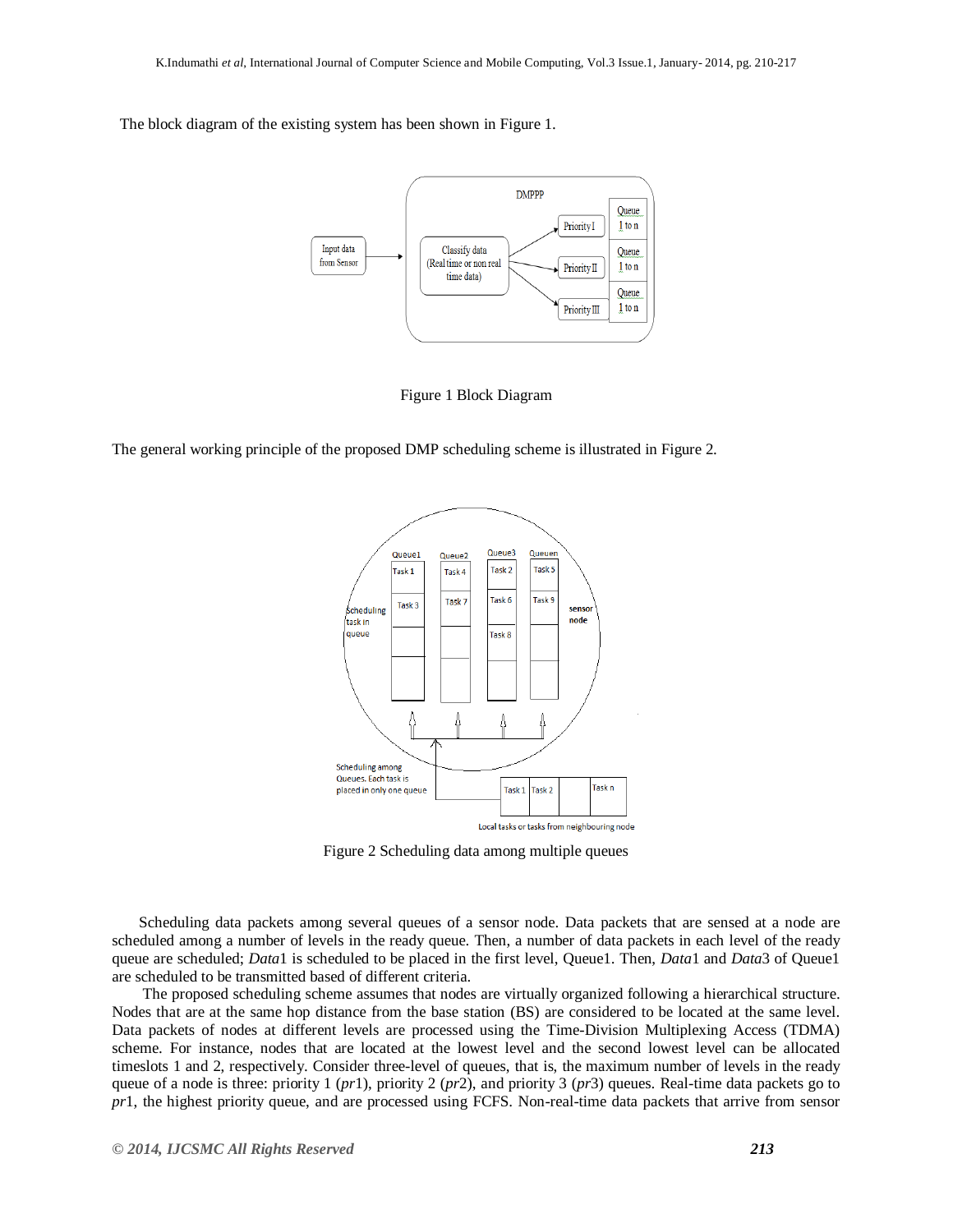nodes at lower levels go to *pr*2, the second highest priority queue. Finally, non-real time data packets that are sensed at a local node go to *pr*3, the lowest priority queue. The possible reasons for choosing maximum three queues are to process (i) real-time *pr*1 tasks with the highest priority to achieve the overall goal of WSNs, (ii) non real-time *pr*2 tasks to achieve the minimum average task waiting time and also to balance the end-to-end delay by giving higher priority to remote data packets, (iii) non-real-time *pr*3 tasks with lower priority to achieve fairness by preempting *pr*2 tasks if *pr*3 tasks wait a number of consecutive timeslots.

# IV. MODULE DESCRIPTION

There are 4 modules to be implemented in the system. They are:

#### *A. Node formation and Assumption*

 In this module, the node refers to the sensor; the sensor will give data to through WSN. The input is taken from the sensor, and then split that into real time data and non-real time data. The real time data are the data which dynamically changes and non real time data are data which are static.

The assumptions and implement DMP packet scheduling scheme are.

- Data traffic comprises only real-time and non-real-time data, e.g., real-time health data sensed by body sensors and non-real-time temperature data.
- All data packets (real-time and non-real-time) are of same size.
- Sensors are time synchronized.
- No data aggregation is performed at intermediate nodes for real-time data.
- Nodes are considered located at different levels based on the number of hop counts from BS.
- Timeslots are allocated to nodes at different levels using TDMA scheme, e.g., nodes at the lowest level, *lk* are assigned timeslot 1. Details of timeslot allocation are explained in the "Terminologies" subsection.
- The ready queue at each node has maximum three levels or sections for real-time data (*pr*1) non-realtime remote data (*pr*2) and non-real-time local data (*pr*3).
- The length of data queues is variable. For instance, the length of real-time data queue  $(pr1)$  is assumed to be smaller than that of non-real-time data queues (*pr*2 and *pr*3). However, the length of the non-realtime *pr*2 and *pr*3 queues are same.
- DMP scheduling scheme uses a multichannel MAC protocol to send multiple packets simultaneously.

# *B. Priority identification and Task Scheduling*

 Priority identification means identifies the input sensor data and find out the priority of the data. The priority is based on data, if real time data occurs, it considered as high priority and placed to Priority I, if non real time data occurs, it considered as next high priority and placed to Priority II, and if local data occurs, it considered as next high priority and placed to Priority III.

# *C. Queue Formation for Task*

 Each queue is assigned for priority based on the coming tasks. Here the queue can able to hold three tasks at a time. The queue gets formed based on the incoming task. The first level queue can store the real time (priority I) task, the second level queue can store the non real time (priority II) task and the third level queue can store the local (priority III) task.

# *D. DMP Packet Scheduling*

 This module is the dynamic multilevel priority packet scheduling, it dynamically schedule the task which is sensed from the sensor. The identification of data, task scheduling and queue formation process are completed. Using this, the DMP assign the task to the particular queue of the particular priority.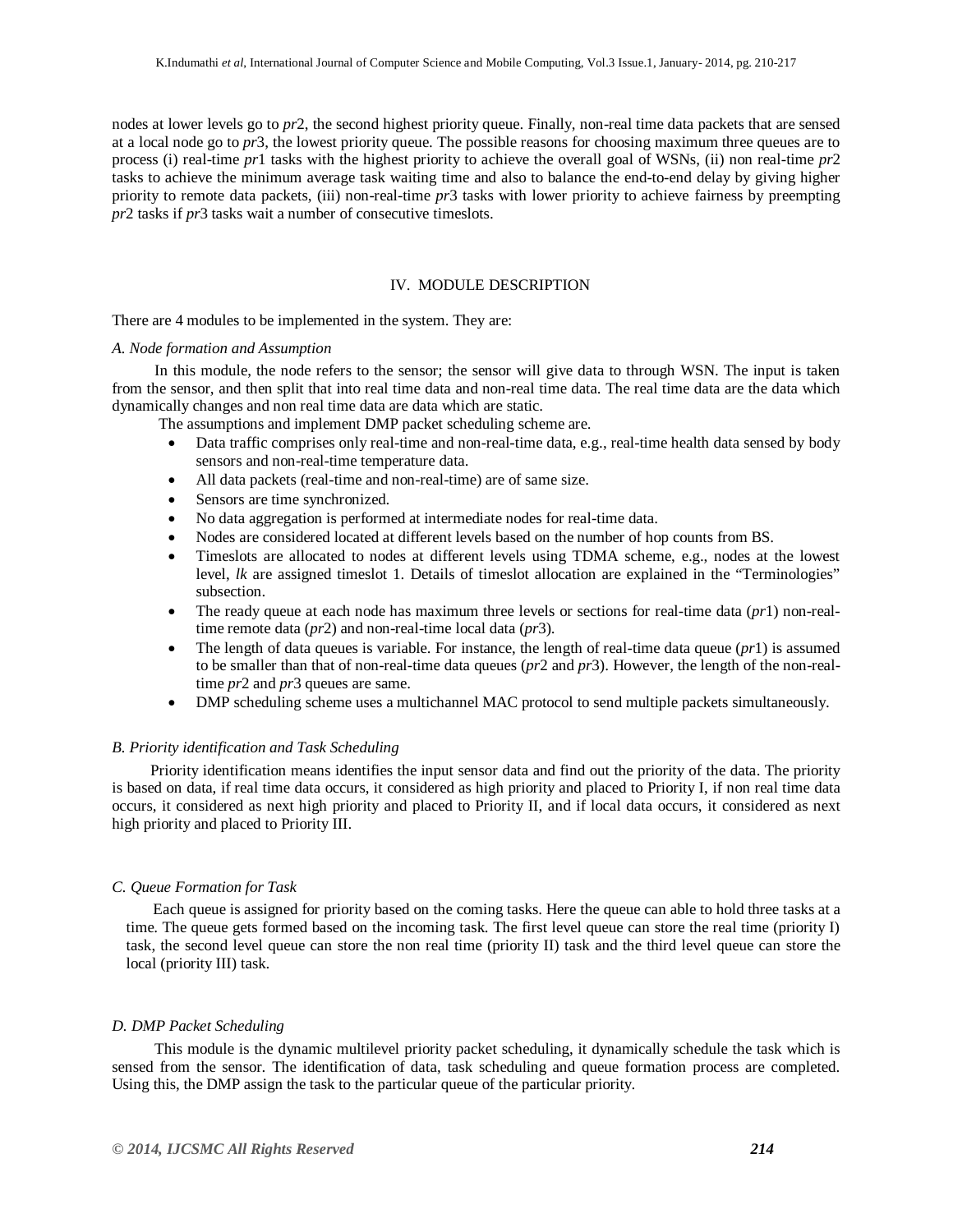#### V. PERFORMANCE ANALYSIS

In this section, we analyze the performance of the proposed DMP task scheduling scheme in terms of end to end delay, and total waiting time.

## *A. End-to-End Delay*

 In the following, we formulate the average end-to-end delay of transmitting different priority data packets to the base station (BS). Again, we interchange ably use task and data to represent the data packets that are sensed at a sensor node.

#### *Real-timePriority1QueueData:*

Let us assume that a node X, residing at level *lk* is sensing a real-time, emergency event, e.g., fire detection. This node transmits the emergency priority1 data to BS through *lk−*1 intermediate levels. We consider the following scenario whereby every time a real data packet reaches a neighboring active node, y at an upper level, a non-real time lower priority data is being processed

```
while taskk,i is received by nodei at level k, i.e., lk do
if Type(taskk,i) = real - time then
put taskk,i into pr1 queue
else if node i is not at lowest levels then
if task k,i is not local then
put task k,i into pr2 queue
else
put taskk,i into pr3 queue
end if
else
put task k,i into pr2 queue
end if
Assume, the duration of a timeslot at lk \leftarrow t(k)Data sensing time of nodei at lk \leftarrow \text{sense} \textit{T} imek(t)
Remaining time after data sensing, t1(k) = t(k) - \text{sense }T imek(t)
Let total real-time tasks for nodei at lk \leftarrow nk(pr1)\text{Let } procT \text{ } imper1(k) \leftarrow \sum^{nk(pr1)}_{j=1} procT \text{ }ime(j)if procT imepr1(k) < t1(k) then
All pr1 tasks of nodei at lk are processed as FCFS
Remaining time t2(k) ← t1(k) − procT imepr1(k)
Let, total pr2 tasks for nodei at lk ← nk(pr2)Let procT imepr2(k) \leftarrow \sum^{nk(pr2)}_{j=1} procT ime(j)
if procT imepr2(k) lt t2(k) then
All pr2 tasks are processed as FCFS
pr3 tasks are processed as FCFS for the remaining time, 
t3(k) ← t2(k) − procT imepr2(k)
else
pr2 tasks are processed for t2(k) time
no pr3 tasks are processed
end if
else
only pr1 tasks are processed for t1(k) time
no pr2 and pr3 tasks are processed
end if
if pr1 queue empty & pr2 tasks are processed \alpha consecutive timeslots
since t(k) \leq procT imepr2(k) then
pr2 tasks are preempted at \alpha + 1, ..., \alpha + i timeslots by pr3 tasks
if pr1 task arrives during any of \alpha+1, \alpha+2, ..., \alpha+j timeslots then
pr3 tasks are preempted and pr1 tasks are processed
context are transferred again for processing pr3 tasks
```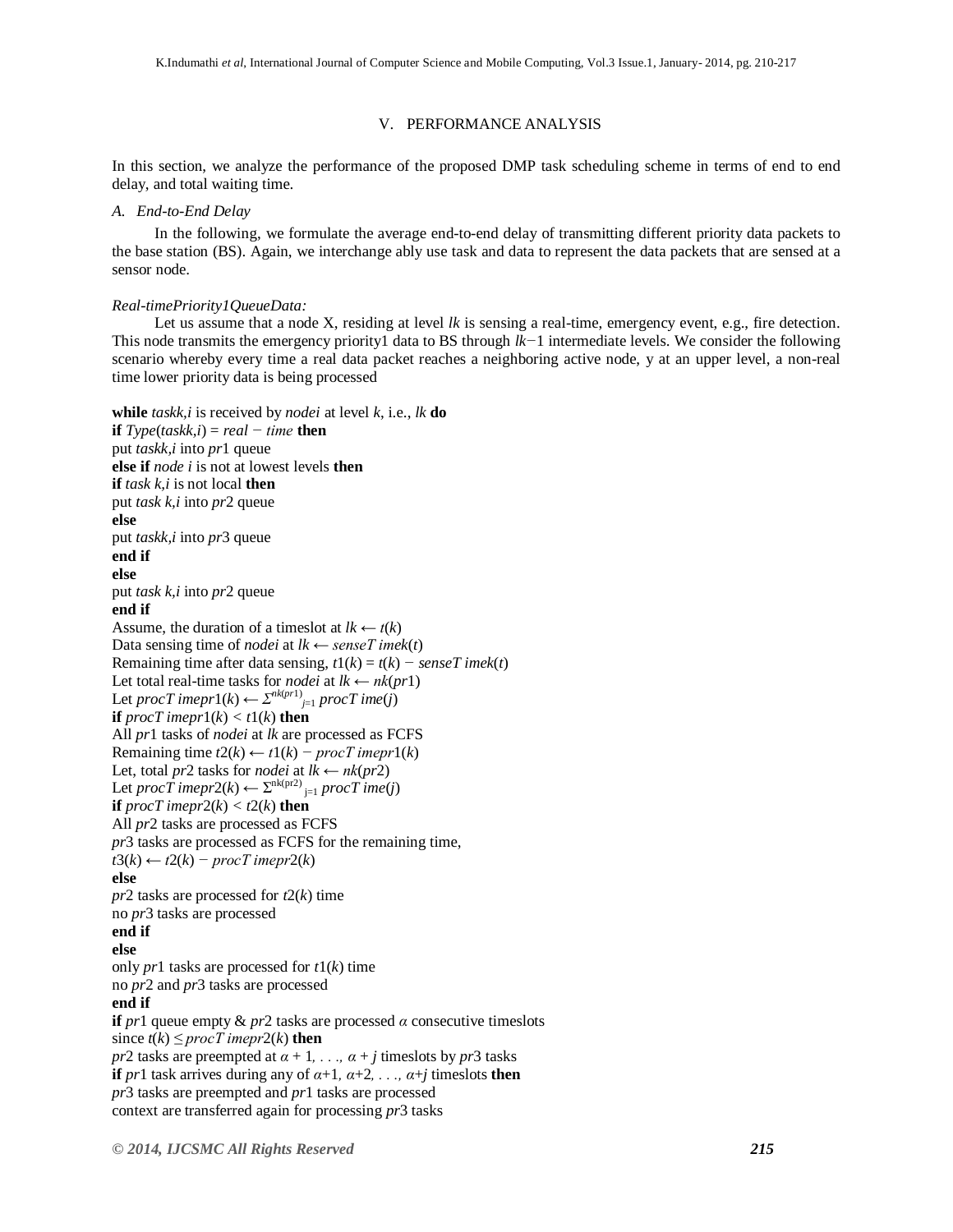# **end if end if end while**

at that node. Hence, data delivery at *y* is preempted to send real-time data.

 Transmission time or delay that is required to place a realtime data from a node into the medium is equal to *datapr*1/*s<sup>t</sup>* . The propagation time or delay to transmit data from the source to destination can be formulated as *d/s<sup>p</sup> .*Considering the above mentioned scenario the end-to-end delay for sending a realtime data satisfies the following inequality.

$$
delay_{pr1} \geq l_k \times (data_{pr1}/s_r + pr1_{proc}(t)) + d/s_p + (lk \times t_{overhead})
$$
\n<sup>(1)</sup>

where *datapr*<sup>1</sup> denotes the real-time data size, *st* denotes the data transmission speed, *d* is the distance from the source node to BS, where  $d = \sum_{i=1}^{k} d_i$ ,  $s_p$  denotes the propagation speed over the wireless medium,  $pr1_{proc}(t)$  is the processing time of real-time tasks at each node, and *toverhead* is an overhead in terms of context switching and queuing time (including time for preemption). However, a real-time task *t*1 has to wait if there is a number, *npr*1, of a realtime task ahead of *t*1 at the *pr*1 queue. We assume that all real-time data have the same size.

Therefore, the end-to-end delay for a real-time task  $t1$  considering that  $t1$  has  $n_{pr1}$  number of real-time tasks ahead of it,

$$
delay_{t1} \geq Z^{npr1}_{i=1} (delaypr1)_i
$$
 (2)

#### *Non-real time Priority 2 Queue Data:*

Tasks at *pr*2 queue can be preempted by real-time ones. The transmission time or delay to place *pr*2 data from a node into the medium can be therefore computed as *datapr*2/*s<sup>t</sup>* . Thus, the total end-to-end delay for a *pr*2 task that can be processed in the same timeslot exceeds

$$
l_k \times (data_{pr1}/s_r + data_{pr2}/s_r + pr1_{proc}(t) + pr2_{proc}(t)) + d/s_p + (l_k \times t_{overhead})
$$
\n(3)

#### *Non-real time Priority 3 Queue Data:*

In the best case, when no task is available at the *pr*1 and *pr*2 queues, the end-to-end delay of the *pr*3 tasks will be almost equal to that of the *pr*1 queue tasks (Equation 1) although it can differ slightly based on the size of the *pr*3 queue task. We assume that the *pr*3 queue tasks are processed by preempting *pr*2 queue tasks if for *α* consecutive timeslots there is no task at the *pr*1 queue but there are tasks available at the *pr*2 queue. Let *tk* denote the length of a timeslot of nodes at level  $l_k$ . The transmission time or delay to place  $pr3$  data from a node into the wireless medium is equal to  $data_{pr3}/s_r$ . However, during the processing of the  $pr3$  queue tasks, these tasks can be preempted by realtime tasks. They are processed again after the completion of real-time tasks. Thus, the end-to-end delay for processing *pr*3 tasks will be exceeding

$$
\alpha \times t(k) + l_k \times (data_{pr3}/s_r + pr3_{proc}(t)) + d/s_p) + (lk \times t_{overhead})
$$
\n(4)

#### VI. CONCLUSION

Thesis, DMP uses three-level of priority queues to schedule data packets based on their types and priorities. It ensures minimum end-to-end data transmission for highest priority data while exhibiting acceptance fairness towards lowest priority data. Experimental results show that the proposed DMP packet scheduling scheme has better performance than the existing FCFS and Multilevel Queue Scheduler in terms of the average task waiting time and end-to-end delay, deal with the circular wait and preemptive conditions to prevent deadlock from occurring and would also validate the simulation result using a real test-bed.